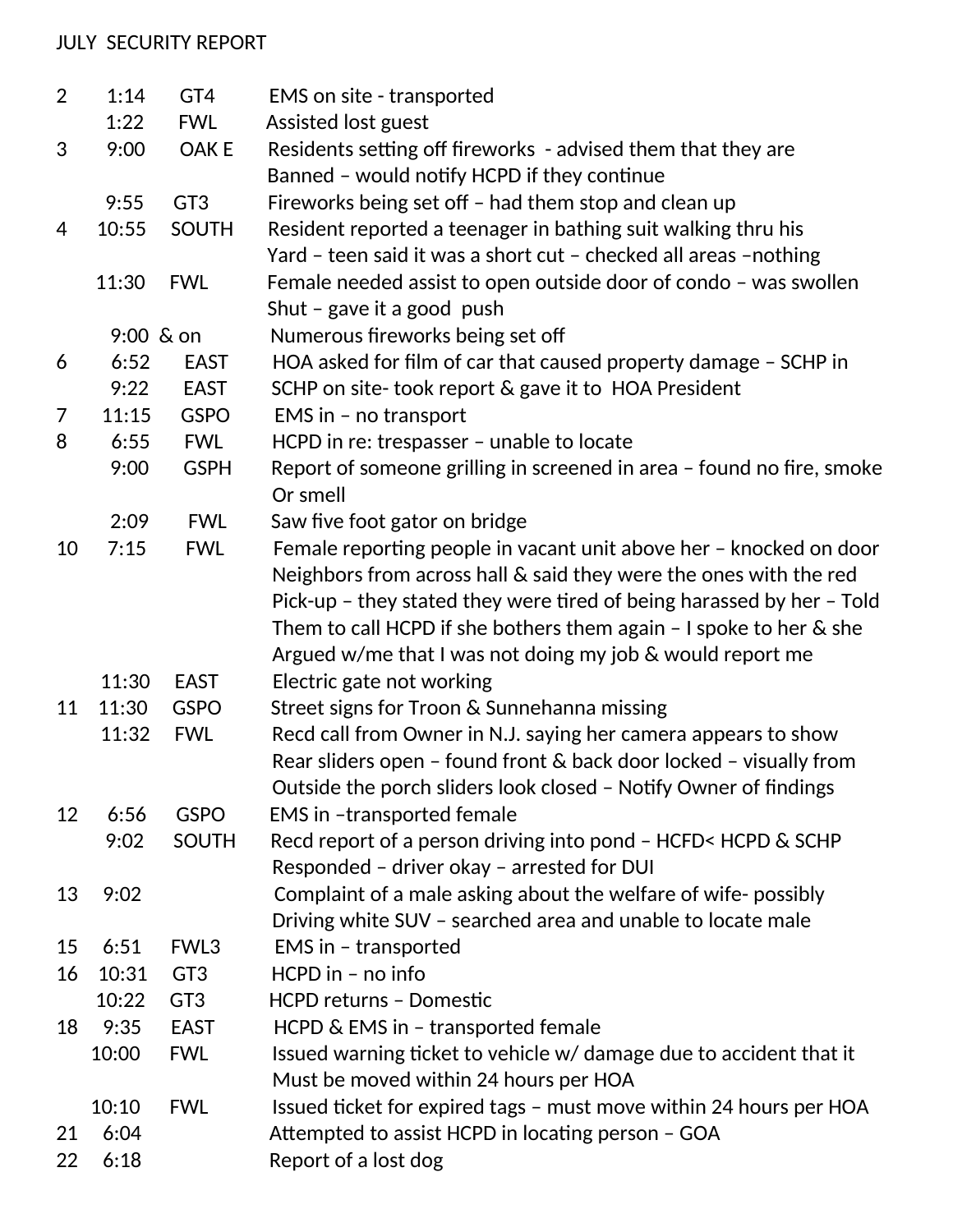|     | 10:10 | SOUTH            | Responded to a complaint of people in pool – explained pool closes<br>At 11:00 P.M. not 10:00 P.M. |
|-----|-------|------------------|----------------------------------------------------------------------------------------------------|
|     | 1:10  | <b>OAKS EAST</b> | HCPD in for an alarm - new Resident                                                                |
| 24  |       | 1:30 SOUTH       | 2 HCPD in - Resident wanted to make complaint that neighbor                                        |
|     |       |                  | Entered his house with other persons while he was in bed                                           |
|     |       |                  | This incident occurred eight days ago                                                              |
| 25  | 10:30 | <b>FWL</b>       | Issued warning ticket for parking in a "NO PARKING AREA"                                           |
| 28  | 7:00  | <b>FWL</b>       | Complaint of unauthorized persons in unit- after long discussions                                  |
|     |       |                  | Found out they were authorized per Owner of unit                                                   |
| 30  | 6:53  | <b>FWL</b>       | Report of a stolen car - HCPD in to take report                                                    |
| -31 | 12.10 | <b>FWL</b>       | Noise complaint - Both HCPD & Rover responded - all quiet on their<br>arrival                      |